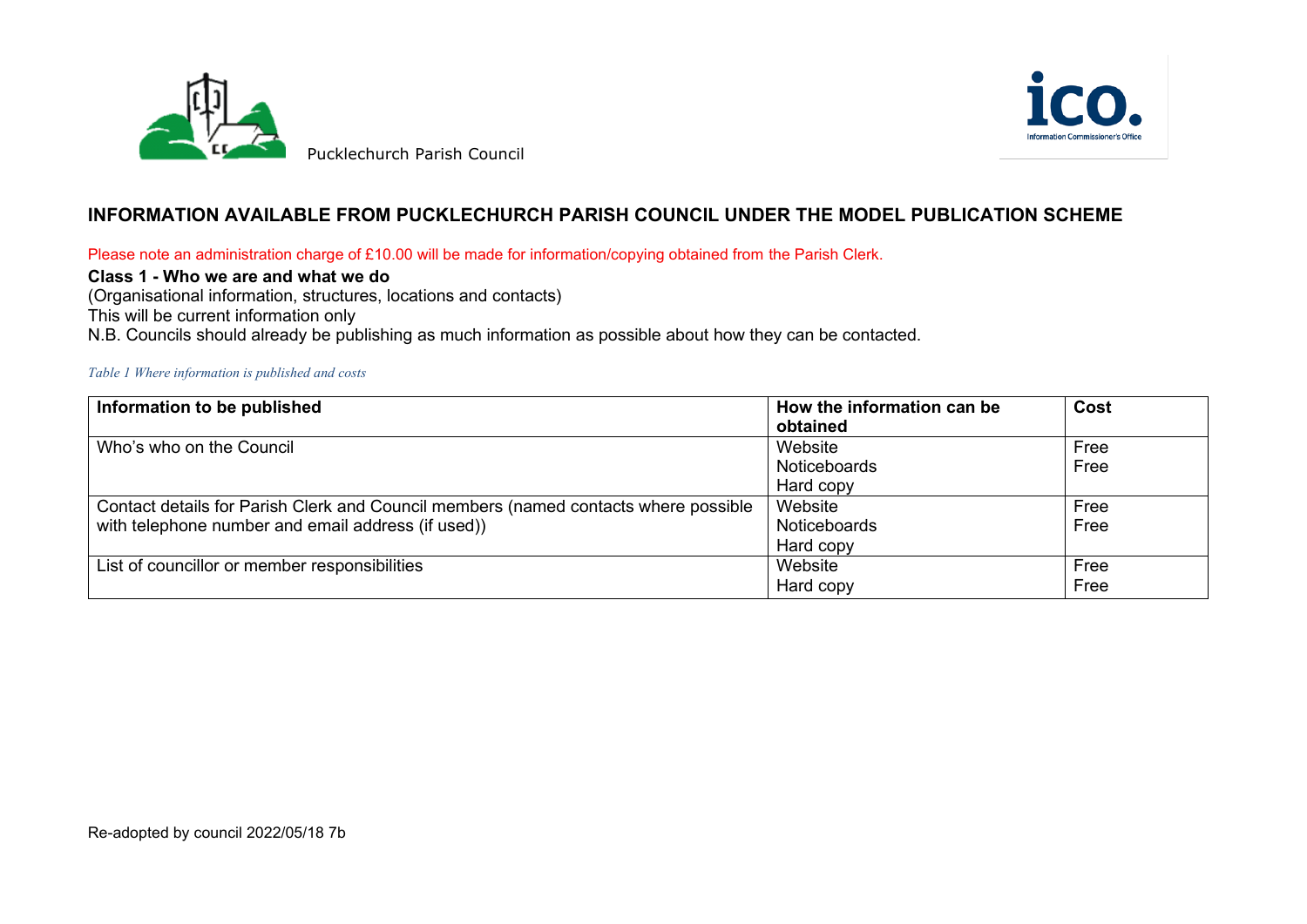



# **Class 2 – What we spend and how we spend it**

(Financial information relating to projected and actual income and expenditure, procurement, contracts and financial audit) Current and previous financial year as a minimum.

*Table 2 Where information is published and costs*

| Information to be published                                                     | How the information can be<br>obtained | Cost          |
|---------------------------------------------------------------------------------|----------------------------------------|---------------|
|                                                                                 |                                        |               |
| Annual return form (AGAR) and report by auditor including end of year accounts, | Website                                | Free          |
| annual governance statement and internal audit report                           | Hard copy                              | 12p per sheet |
| Finalised budget                                                                | Website                                | Free          |
|                                                                                 | Hard copy                              | 12p per sheet |
| Precept                                                                         | Website - minutes                      | Free          |
|                                                                                 | Hard copy                              | 12p per sheet |
| <b>Financial Standing Orders and Regulations</b>                                | Website                                | Free          |
|                                                                                 | Hard copy                              | 12p per sheet |
| Grants given and received                                                       | Website - minutes                      | Free          |
|                                                                                 | Hard copy                              | 12p per sheet |
| List of current contracts awarded and value of contract                         | Website                                | Free          |
|                                                                                 | Hard copy                              | 12p per sheet |
| Members' allowances and expenses                                                | Website                                | 12p per sheet |
|                                                                                 | Hard copy                              |               |
| Spending over £100 included in monthly minutes                                  | Minutes - website                      | Free          |
|                                                                                 | Hard copy                              | 12p per sheet |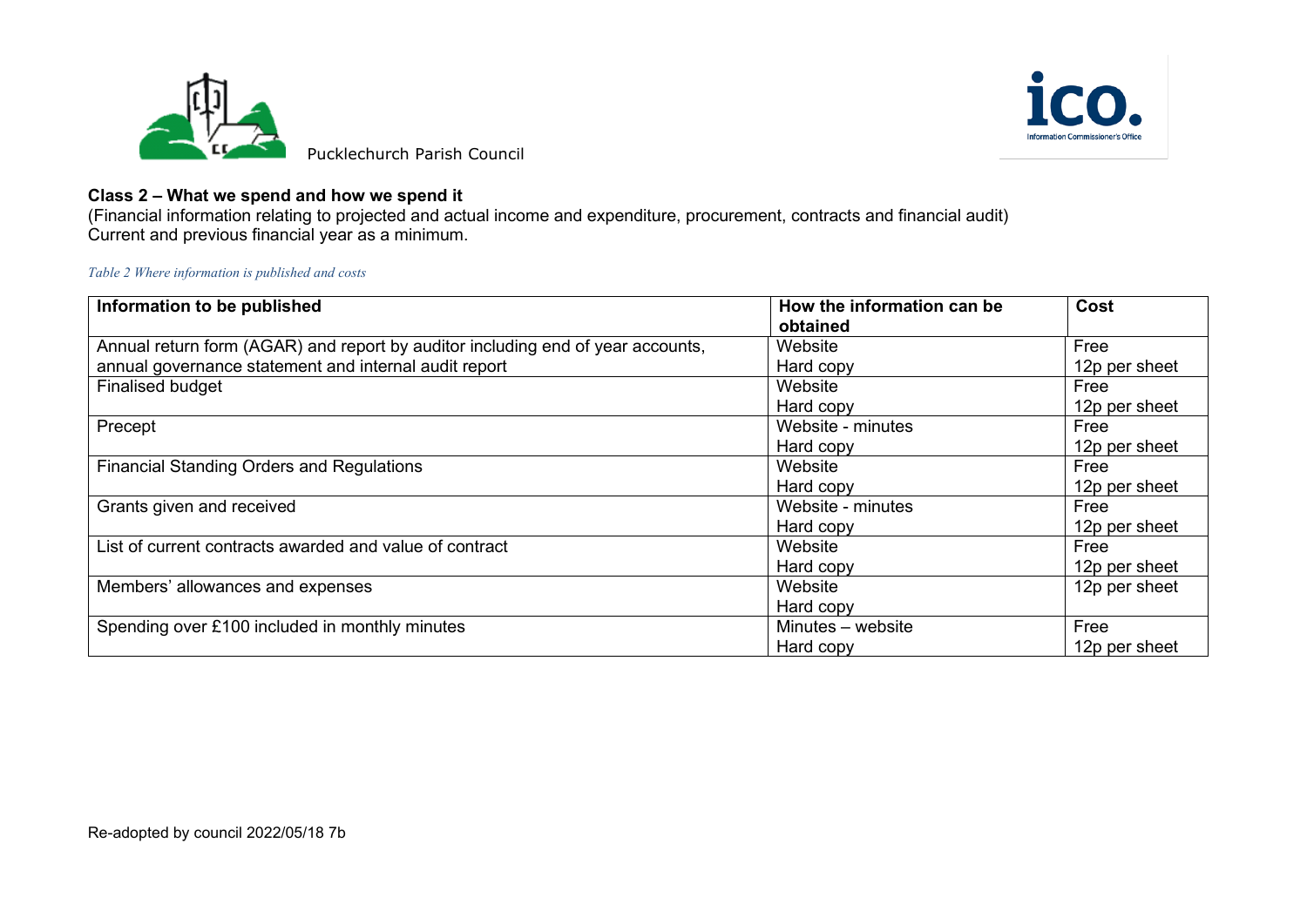



## **Class 3 – What our priorities are and how we are doing**

(Strategies and plans, performance indicators, audits, inspections and reviews)

### *Table 3 Where information is published and costs*

| Information to be published                                              | How the information can be<br>obtained | Cost          |
|--------------------------------------------------------------------------|----------------------------------------|---------------|
| Parish Plan (current and previous year as a minimum)                     | Website                                | Free          |
|                                                                          | Hard copy                              | 12p per sheet |
| Annual Report to Parish Meeting (current and previous year as a minimum) | Website                                | Free          |
|                                                                          | Hard copy                              | 12p per sheet |
| <b>Local Council Award Scheme</b>                                        | Website                                |               |
| <b>Business Plan</b>                                                     | Under review                           |               |
| Annual action plan                                                       | Under review                           |               |

## **Class 4 – How we make decisions**

(Decision making processes and records of decisions) Current and previous council year as a minimum.

### *Table 4 Where information is published and costs*

| Information to be published | How the information can be     | Cost          |
|-----------------------------|--------------------------------|---------------|
|                             | obtained                       |               |
| Timetable of meetings       | Website                        | Free          |
|                             | Noticeboards                   | Free          |
|                             | Hard copy                      |               |
| Agendas of meetings         | Website                        | Free          |
|                             | Noticeboards - current meeting | 12p per sheet |
|                             | Hard copy                      |               |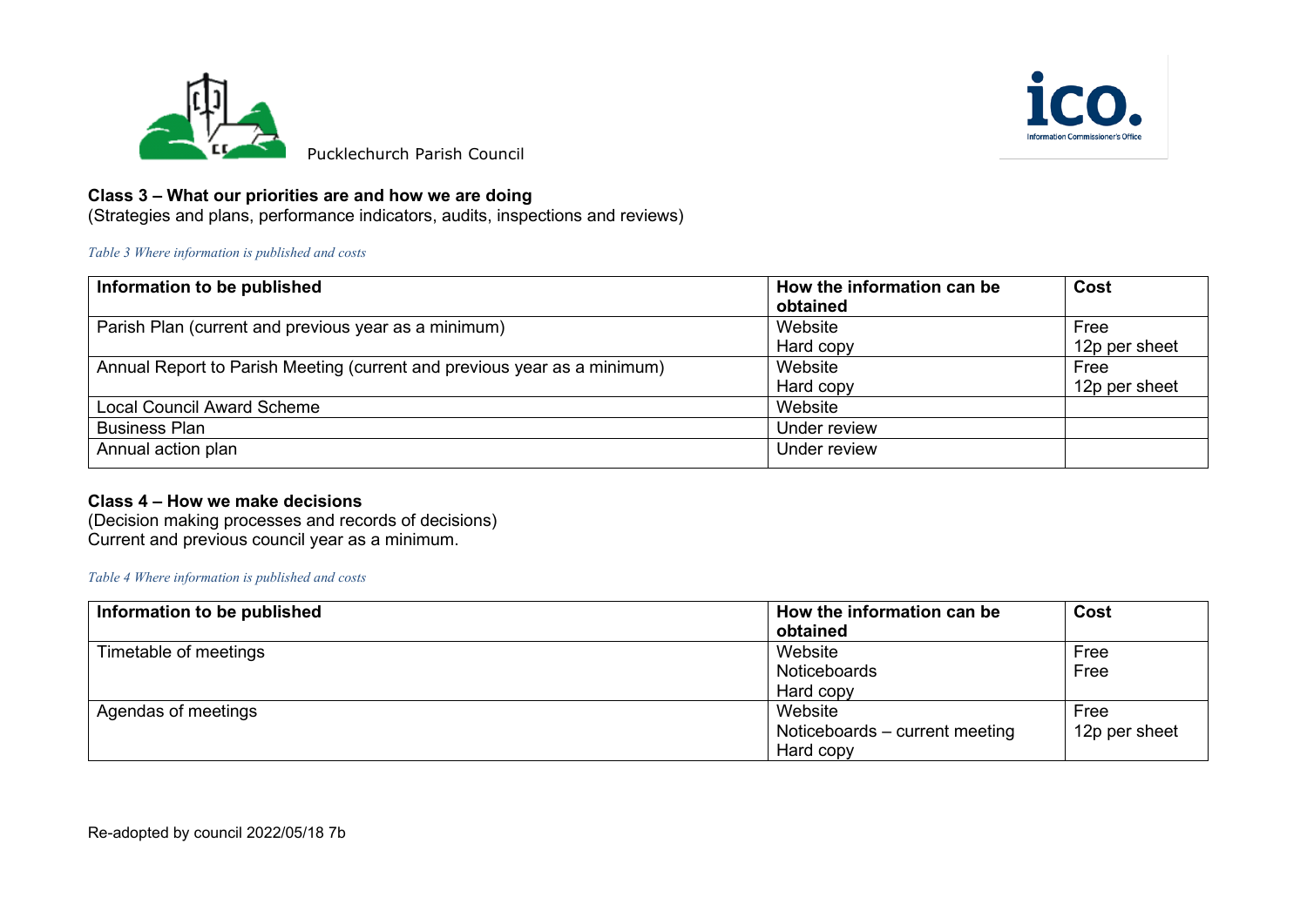



Pucklechurch Parish Council

| Minutes of meetings – draft version within 1 week of meeting which will is replaced with  | Website                        | Free          |
|-------------------------------------------------------------------------------------------|--------------------------------|---------------|
| final version once approved                                                               | Noticeboards – current meeting | 12p per sheet |
| NB this will exclude information that is properly regarded as private to the meeting.     | Hard copy                      |               |
| Reports presented to council meetings - NB this will exclude information that is properly | Displayed at meetings          | Free          |
| regarded as private to the meeting.                                                       | Hard copy                      | 12p per sheet |
| Responses to consultation papers                                                          | Website - minutes              | Free          |
| Responses to planning applications                                                        | Website - minutes              | Free          |

# **Class 5 – Our policies and procedures**

(Current written protocols, policies and procedures for delivering our services and responsibilities) Current information only.

### *Table 5 Where information is published and costs*

| Information to be published                                  | How the information can be<br>obtained | Cost          |
|--------------------------------------------------------------|----------------------------------------|---------------|
| Policies and procedures for the conduct of council business: | Website                                | Free          |
| Standing orders                                              | Hard copies                            | 12p per sheet |
| <b>Code of Conduct</b>                                       |                                        |               |
| <b>Financial Regulations</b>                                 |                                        |               |
| <b>Risk Assessment schedule</b>                              |                                        |               |
| Policies and procedures related to council:                  |                                        |               |
| Clerk and councillor training                                |                                        |               |
| Complaints policy                                            |                                        |               |
| Disciplinary policy                                          |                                        |               |
| <b>Equality and Diversity policy</b>                         |                                        |               |
| <b>Financial Reserves policy</b>                             |                                        |               |
| Grievance policy                                             |                                        |               |
| Health and safety policy                                     |                                        |               |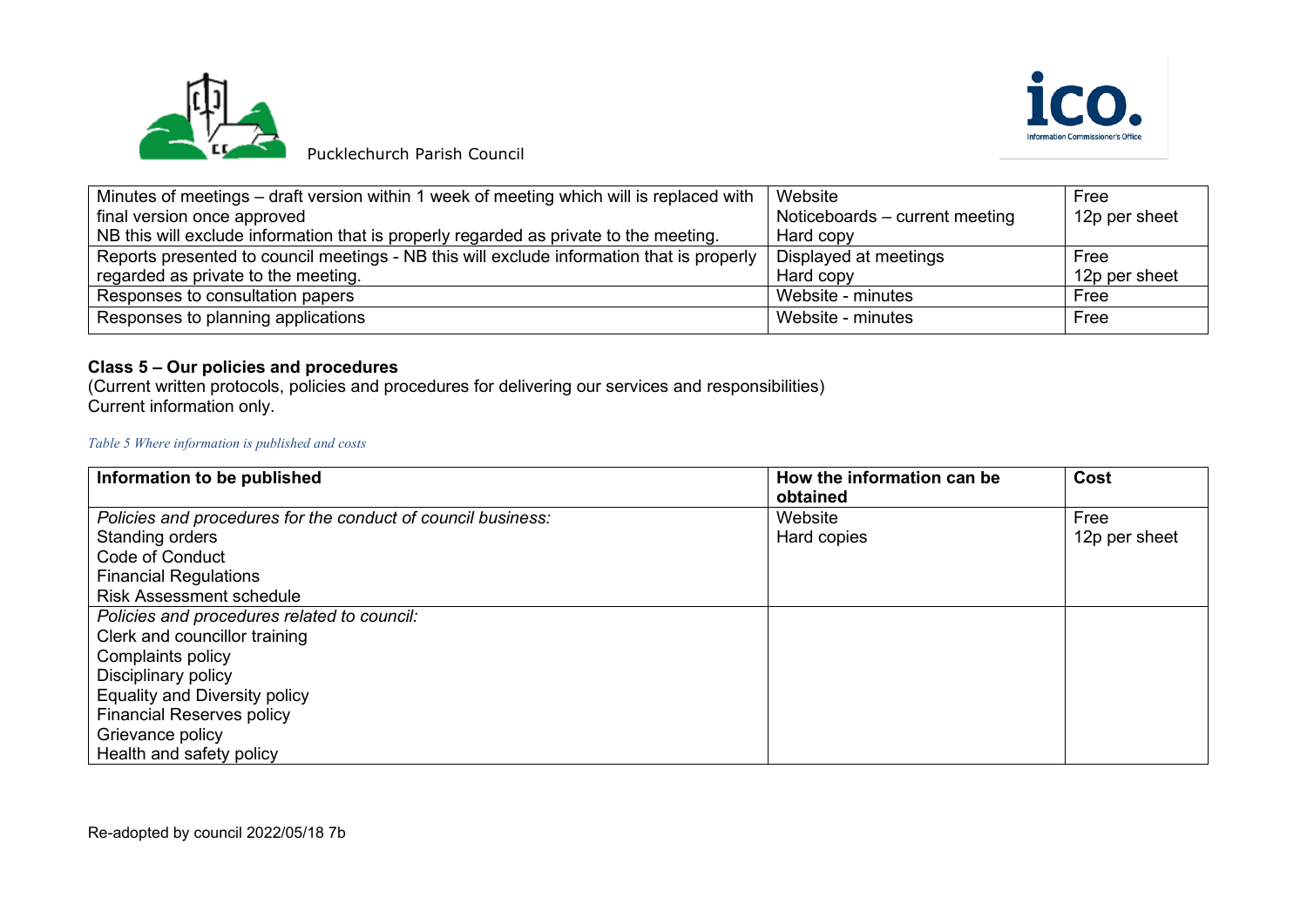



Pucklechurch Parish Council

| Remote meeting protocol                                  |           |               |
|----------------------------------------------------------|-----------|---------------|
| Scheme of delegation                                     |           |               |
| Training and development policy                          |           |               |
| Policies and procedures for the provision of services:   | Website   | Free          |
| <b>Allotment Policy</b>                                  | Hard copy | 12p per sheet |
| <b>Allotment Handbook</b>                                |           |               |
| <b>Allotments Risk Assessment</b>                        |           |               |
| Allotment tenancy agreement                              |           |               |
| Environmental policy                                     |           |               |
| Filming and recording policy                             |           |               |
| Memorial bench request                                   |           |               |
| Mobile phone policy                                      |           |               |
| Playing fields terms and conditions                      |           |               |
| Safeguarding children and vulnerable adults              |           |               |
| Social media policy                                      |           |               |
| Tree safety management policy                            |           |               |
| Volunteer litter pickers guidance                        |           |               |
| Policies related to data protection and GDPR             | Website   | Free          |
| retention and disposal policy                            | Hard copy | 12p per sheet |
| Information and Data protection policy                   |           |               |
| Subject access Request procedure                         |           |               |
| Privacy notice policy                                    |           |               |
| Data breach policy                                       |           |               |
| Schedule of charges (for the publication of information) | Website   | Free          |
|                                                          | Hard copy | 12p per sheet |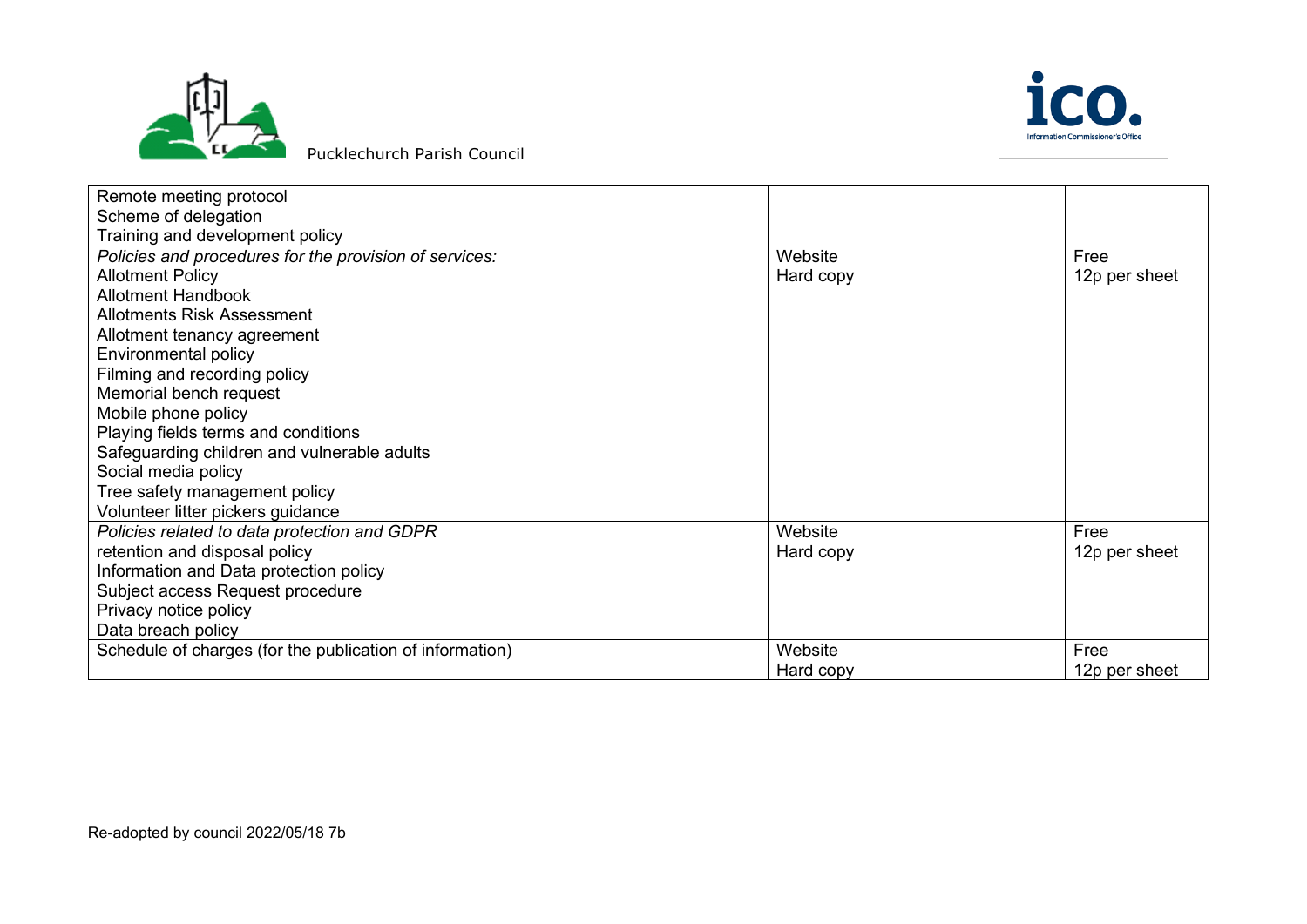



## **Class 6 – Lists and Registers**

Currently maintained lists and registers only (hard copy or website; some information may only be available by inspection)

*Table 6 Where information is published and costs*

| Information to be published                                                                                                                             | How the information can be<br>obtained                                                                                                   | Cost                  |
|---------------------------------------------------------------------------------------------------------------------------------------------------------|------------------------------------------------------------------------------------------------------------------------------------------|-----------------------|
| Any publicly available register or list (if any are held this should be publicised; in most<br>circumstances, existing access provisions will suffice): | Not applicable                                                                                                                           |                       |
| Assets Register                                                                                                                                         | Website<br>Hard copy                                                                                                                     | Free<br>12p per sheet |
| Register of members' interests                                                                                                                          | On inspection<br>On South Gloucestershire Council<br>website<br>https://council.southglos.gov.uk/ecCatDi<br>splay.aspx?sch=doc&cat=14995 |                       |
| Register of gifts and hospitality                                                                                                                       | On inspection                                                                                                                            |                       |

## **Class 7 – The services we offer**

(Information about the services we offer, including leaflets, guidance and newsletters produced for the public and businesses)Current information only.

#### *Table 7 Where information is published and costs*

| Information to be published                       | How the information can be obtained | Cost          |
|---------------------------------------------------|-------------------------------------|---------------|
| Parks, playing fields and recreational facilities | Website                             | Free          |
|                                                   | Hard copy                           | 12p per sheet |
| Seating                                           | Website                             | Free          |